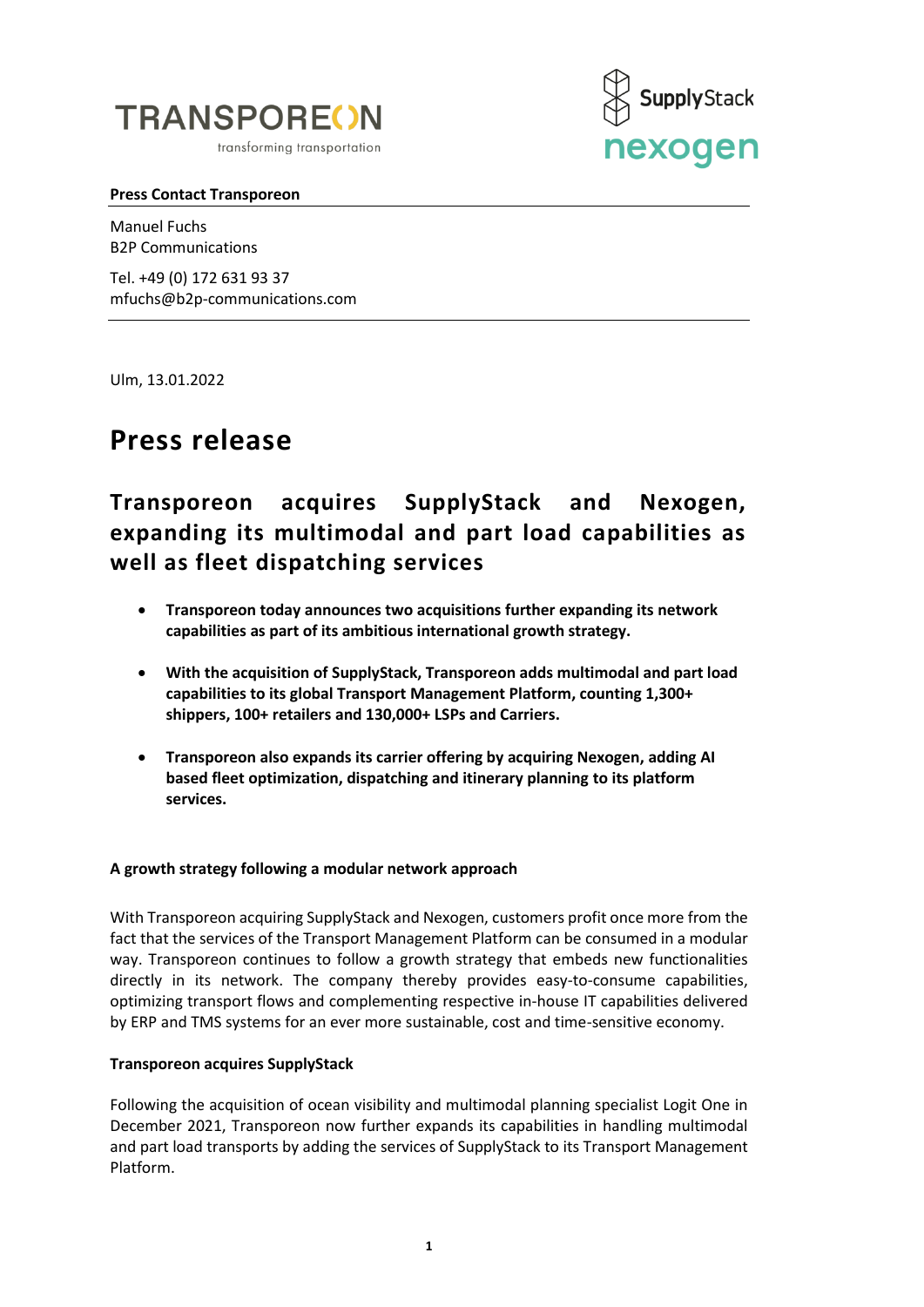

transforming transportation



Transporeon's customers are getting now access to a comprehensive multimodal and part load planning and execution framework, supporting automation and optimization of transport flows. Shippers and forwarders will be able to further automate their transport planning, assignment and execution.

After an integration period, SupplyStack customers will also obtain access to Transporeon's carrier network, platform services, freight procurement and rate management as well asspot assignment, freight settlement and audit offerings.

In addition, they will profit from the integration of Transporeon's Sixfold Real-Time Visibility (RTV) services into daily operations. This way, they no longer have to use visibility as a separate feature. Instead, RTV becomes an enterprise-wide capability that drives customer service, efficiency and lays the foundation for more sustainable transport execution.

*"There is an increasing demand in the supply chain to improve transparency and reduce costs, while at the same time making freight transport more sustainable. Adding multimodal and part load transport planning and execution capabilities to our platform through the acquisition of SupplyStack will provide our customers with the degree of flexibility necessary to achieve this goal",* comments Stephan Sieber, CEO of Transporeon.

Nick Poels, Founder and CEO of SupplyStack adds *"Although powerful alone, we believe we are stronger together. This acquisition marks an important milestone in our mission to change the way freight is moved. Combining SupplyStack's Transport Management solutions with Transporeon's network will enable our customers to profit from our services – on global supply chains with a mix of modes as well as on domestic operations. We therefore are happy to become part of the Transporeon family, where our customers from different industries can manage their logistics operations following a true network approach"*.

#### **Transporeon acquires Nexogen**

To support operators in optimally dispatching fleets, Transporeon is taking over AI road transport planning specialist Nexogen. The Software as a Service (SaaS) company helps carriers and asset owners improve utilization by optimizing matches between orders and trucks, drivers and itineraries. This way, Nexogen reduces overall freight transportation costs, empty runs and waiting times.

Already today, Transporeon offers comprehensive carrier services ranging from Market Intelligence, RTV on Ocean, Air and Road-transport, to autonomous freight procurement and document management. With the acquisition of Nexogen, the company enlarges its carrier service portfolio even further by introducing the AI Planner and the AI Operator.

- The **Nexogen AI planner** connects to existing Transport Management Systems (TMS) and supports optimal asset utilization by matching ordersto trucks and drivers based on data. The AI planner's engine plans ahead, also taking into account spot market data to ensure the highest level of fleet utilization.
- The **Nexogen AI Operator** helps to manage fleets more efficiently based on telematics and real-time insights. Offering a most efficient itinerary planning tool, it also provides dispatchers with real-time insights on shipment execution. The AI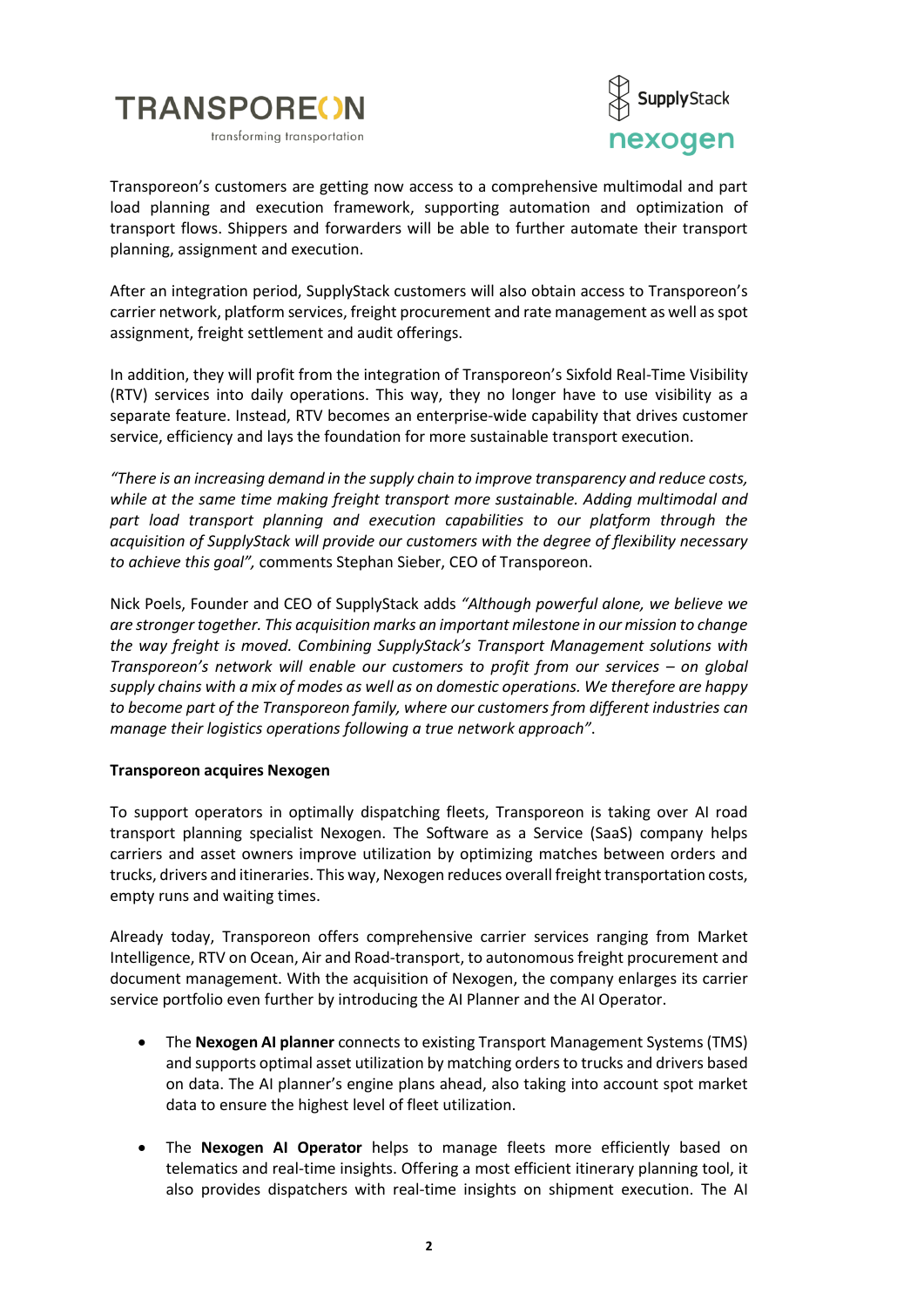



Operator uses its access to primary data sets, such as remaining hours of service and fuel consumption, to calculate tunnel, ferry, parking and gas station route planning as well as accurate ETAs (estimated time of arrival) – always in compliance with EU regulations.

Nexogen carriers will be able to receive spot transport offers directly from Transporeon, thereby obtaining access to additional loads. In addition, they will profit from the option to find subcontractors for non-matching shipments on the Transporeon platform.

With up to 30% inefficiencies in European road transport, driver shortages, and increasing sustainability targets, carriers and shippers need to work more efficiently, by reducing both empty runs and unprofitable waiting times.

Stephan Sieber, CEO of Transporeon comments: "*The integration of Nexogen into our Transport Management Platform will help carriers improve their asset utilization and manage complexity. This is important with regard to the upcoming EU mobility package. While the new framework guarantees fair competition across the market and protects drivers through clear rules, it adds further regulation to logistics operations. Intelligent solutions are needed to successfully operate under this framework. Nexogen's AI powered services will assist fleet operators to consider all necessary information and rules when planning a transport*".

Nexogen CEO András Kovács added: "*Our mission is to use data for leveraging the potential of logistics through intelligent, automated planning and optimization. Adding Nexogen's capabilities to Transporeon's large portfolio of carrier services will allow us to drive digitization, thereby improving efficiencies and reducing CO*2*-emissions in each freight transport. We therefore are pleased to become part of the Transporeon ecosystem and its vast community counting more than 130.000 carriers"*.

*The acquisitions are still subject to customary regulatory approvals.*

# **About Transporeon**

At Transporeon, our mission is to bring transportation in sync with the world! We power the largest global freight network of 1,300 shippers, 100 large retailers plus 130,000 logistic service providers and carriers. They execute about 100,000 transports per day on our cloud and tender about €20bn freight volume per year – 60% land, 30% ocean, 10% air. Our platform enables transparent supply chains and efficient processes for all participants. They easily connect and collaborate as Transporeon facilitates interoperability. Our matchmaking algorithms bring supply and demand in its equilibrium – in real-time. We optimise route and resource planning to avoid empty runs and waiting times. Our tools and services are available in a modular way. They cover market intelligence and benchmarking, freight procurement and rate management, transport execution, dock scheduling and yard management, tracking and visibility, freight settlement, payment and audit. We are fully GDPR-compliant including our data lake for automated decision-making support based on artificial intelligence and machine learning.

Transporeon is headquartered in Ulm, Germany, and maintains seven regional offices across Europe, Russia, Asia, and the US with more than 1,200 employees. For more information visit [www.transporeon.com.](http://www.transporeon.com/)